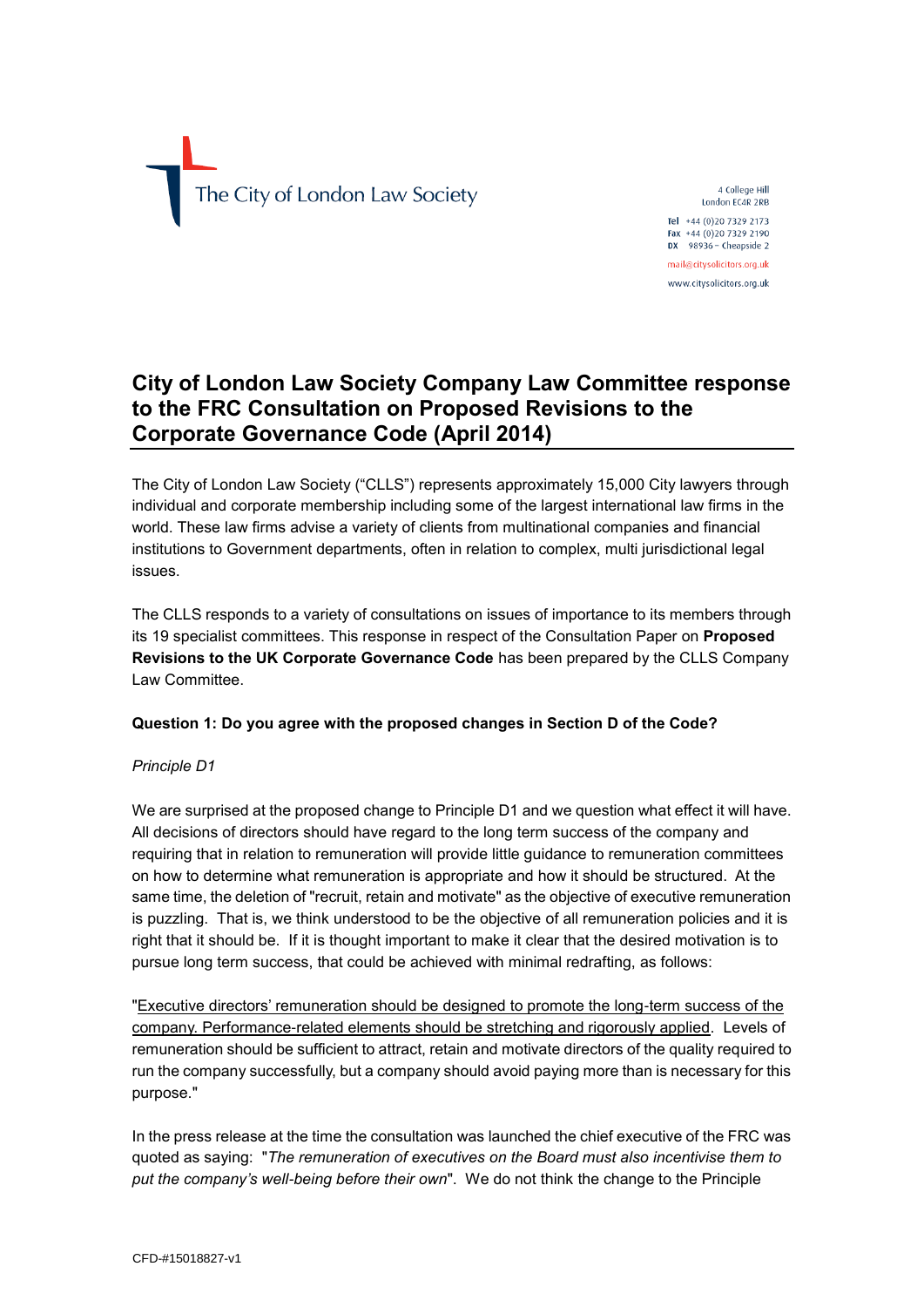achieves this and we disagree that this should be regarded as the objective of a remuneration policy. Remuneration structures should seek to align incentives, not to put the company first. Executive directors should be entitled to act self interestedly in negotiating a suitable remuneration package with the Company, whilst recognising that the remuneration committee will have responsibility for setting remuneration for executive directors and that committee and the Board as a whole will have to justify to shareholders that the remuneration package is appropriate and consistent with the remuneration policy. Directors are already subject to statutory duties not to put themselves in a position where their own interests conflict with those of the Company.

#### *D2 Supporting Principle*

The consultation paper does not explain why the opening words of the D2 Supporting Principle ("The remuneration committee should consult the chairman and/or chief executive about their proposals relating to the remuneration of other executive directors") are to be deleted. While we do not object to the proposed warning that care needs to be taken regarding conflicts, the omission of these words may be taken actively to discourage such consultation. We think that consultation with the chairman and chief executive is appropriate and would therefore favour reinstatement of the previous wording.

#### **Question 2: Do you agree with the proposed changes relating to clawback arrangements?**

We agree that the statement in Schedule 1 which suggests that clawback should only be considered in exceptional circumstances of misstatement or misconduct is no longer appropriate and should be deleted but think that the proposed change will put strong pressure on companies to adopt clawback arrangements. We question whether it is appropriate for a Code which is about governance to be prescriptive in the manner suggested; we would prefer a requirement to disclose whether the company includes such provisions in its performance-related remuneration schemes and, if so, in what circumstances the provisions can apply.

If the existing wording in D.1.1 is retained, we think that the second sentence in D.1.1 should be redrafted to say " Schemes should include provisions that would enable the company to recover sums paid or withhold the payment of any sum and specify the circumstances in which the company would be entitled to do so." We do not think it would be right for the Code to refer to "the committee" (rather than the company) taking action or to refer to what is "appropriate" (rather than the circumstances in which the company is entitled to take action). If it is intended that the company should give examples of circumstances in which the company considers it would be likely to exercise any discretion to withhold amounts, this should be set out more clearly, although we do not think that likely to lead to helpful disclosures.

### **Question 3: Do you agree with the proposed change relating to AGM results? Is the intention of the proposed wording sufficiently clear?**

We do not agree with the change. We think that it will lead to boilerplate disclosures indicating that the board will consult shareholders to understand the reasons for the vote against. We note that there was no consensus among those that responded to the FRC consultation that a change was necessary (even among investors) and do not understand why shareholders feel the need for a "hook" of this kind.

We think that the objective could better be met by adding the following to Section E.2 of the Code: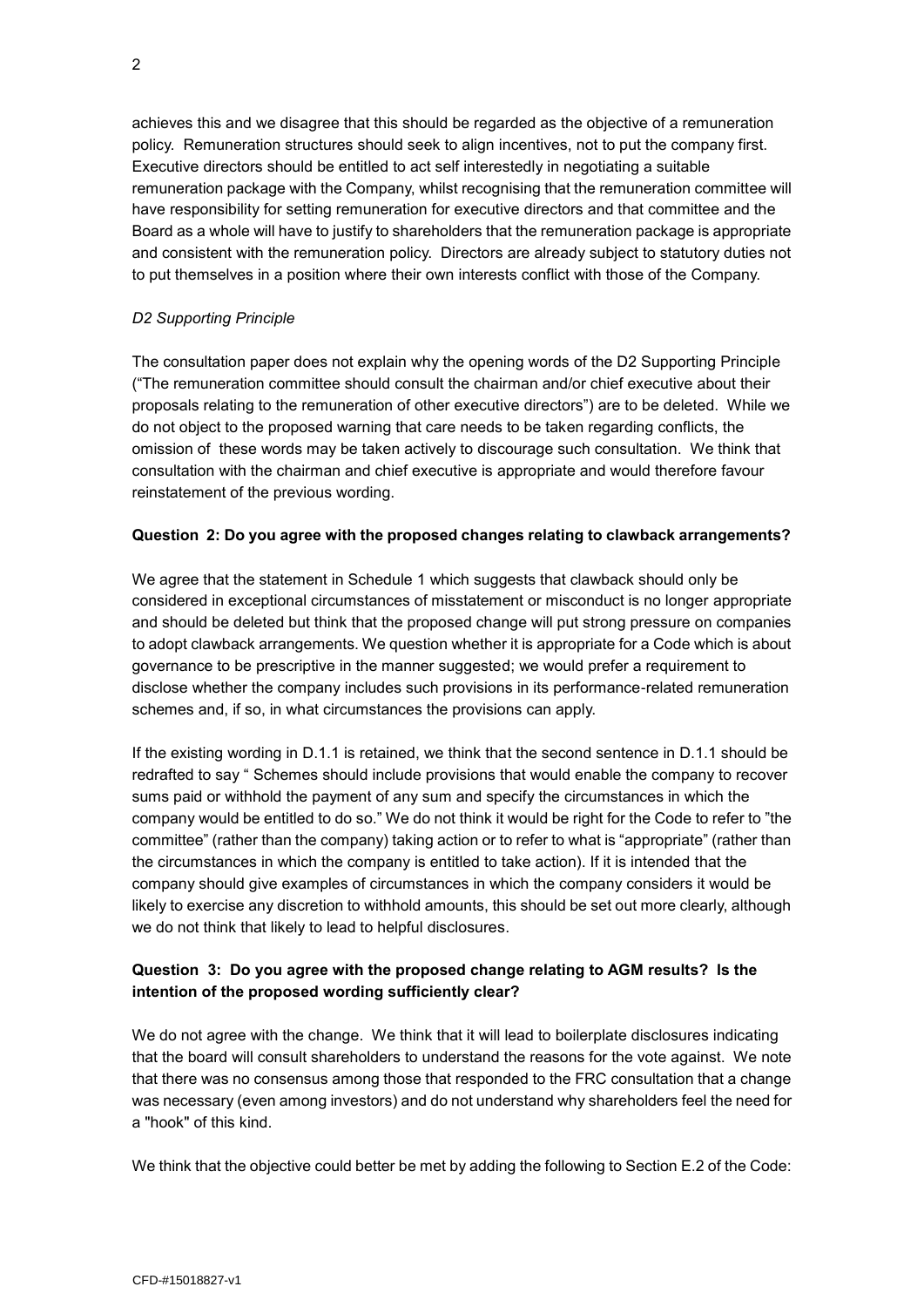"When, in the opinion of the board, a significant proportion of shareholders have voted against a resolution at any general meeting, the company should take steps to understand shareholders' reasons for voting against."

In any event, as a matter of drafting we suggest that the disclosure that is sought is not the reason for the result of the vote. In almost all cases this will be an approval of the resolution and it would be rare for there to be any doubt regarding the reason for shareholders supporting the board, and we suggest the reference in our wording to the company understanding "shareholders' reasons for voting against" makes this clear.

#### **Question 4: Do you agree with the proposed amendments to the Schedule?**

We have no comment.

### **Question 5: Do you agree with the changes to the Code relating to principal risks and monitoring the risk management system?**

We urge the FRC to engage with the SEC to agree a practical approach that will facilitate companies' efforts to comply with both the Code and the US requirements. In our view the two sets of requirements can be reconciled because they have different objectives: the Code is concerned with governance and the purpose of the disclosures is to provide shareholders with the information to allow them to exercise stewardship, while the purpose of the US rules is to warn potential investors of the risks of an investment in the company. It would be helpful to companies if the regulators could acknowledge that difference of purpose and that the two sets of disclosures can therefore co-exist.

There is ambiguity in the term "robust assessment" as in the context of risk assessment "robust" can mean either "rigorous" or "not over-prudent". We also think it would be more appropriate to require the directors to take reasonable steps in the assessment of risk and therefore suggest that the reference in C.2.1 to the directors having "carried out a robust assessment" should be replaced by a statement that "the directors have taken reasonable steps to assess the principal risks facing the company".

We also suggest that the statement in the second sentence of C.2.2 that "The directors should state whether they have a reasonable expectation" should be replaced by "The directors should state whether they expect that the company will be able to continue…". What is a "reasonable expectation" may be judged differently in the future with the benefit of hindsight and a statement of the directors' expectation at the time of reporting should be sufficient given that the disclosure required by C.2.1 (amended as we have suggested) would provide the necessary assurance that the directors have acted reasonably.

As a matter of drafting we suggest that C2.2 should be amended as follows:

"Taking account of the company's current position and the principal risks that it faces , the directors should explain in the annual report…..

**Question 6: Do you agree that companies should make two separate statements? If so, does the proposed wording make the distinction between the two statements sufficiently clear?**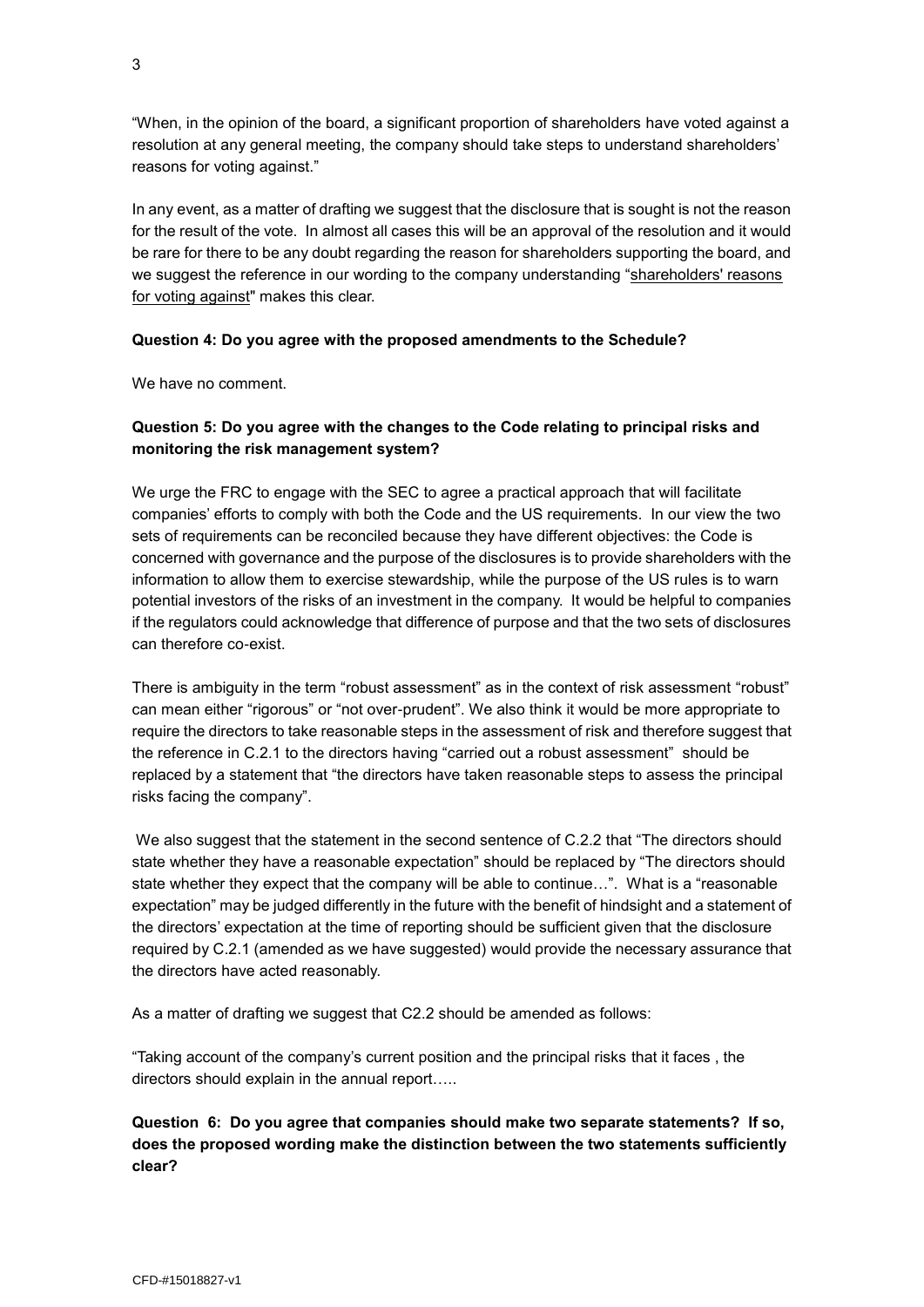We agree that there should be two separate statements and we think the wording makes the distinction between the two statements clear.

## **Question 7: Do you agree with the way proposed Provision C.2.2 addresses the issues of the basis of the assessment, the time period it covers and the degree of certainty attached?**

Subject as mentioned in the answer to Question 5, we agree with the drafting of Provision C.2.2.

One aspect of this new requirement that has not been addressed is its interaction with the working capital statement required to be included in a prospectus complying with the Prospectus Regulation or in a Class 1 circular required under the Listing Rules. The FCA does not currently permit companies to qualify the working capital statement in any way. That precludes disclosure of assumptions and explanations of the impact of risk of the kind the new Provision calls for and we foresee problems for a company which is required to incorporate disclosures from its annual report in a prospectus or circular (it will almost always be the case that a detailed discussion of the ability of the company to continue in operation will be material information required to be included in a prospectus). We would encourage the FRC to discuss this issue with the FCA to ensure the two requirements can be reconciled and the FCA's position does not operate as a constraint on the disclosures made by companies to comply with C.2.2 and to request the FCA to set out its position on how the requirements interact.

### **Question 8: Do you have any comments on the draft guidance in Appendix B on the going concern basis of accounting and / or the viability statement?**

#### *Going concern basis*

The third paragraph of Appendix B in relation to "Going concern basis of accounting" states that directors should consider "all available information about the future". This is not an accurate reflection of paragraph 26 of IAS 1, which qualifies and provides guidance as to the degree of consideration required. We do not think the provisions should extend what is required to comply with accounting standards, and this should be made clear.

Our comments in relation to C2.2 are also relevant (see the answer to Question 5).

We question whether it is appropriate to adopt in the guidance as the test for materiality: "Uncertainties relating to such events or conditions should be considered material, and therefore disclosed, if their disclosure could reasonably be expected to affect the economic decisions of shareholders and other users of the financial statements." We have significant reservations regarding this guidance. Whilst we recognise that this formulation appears in the Final Report of the Sharman Panel (Paragraph 100), it is there in the context of a reference to auditing standards and is followed by a discussion of the threshold for disclosure that is helpful in understanding what should be regarded as "material uncertainty". We note that the test is not dissimilar to the test for when information is material for inclusion in the strategic report under FRC guidance, which provides: "Information is material if its omission from or misrepresentation in the strategic report might reasonably be expected to influence the economic decisions shareholders make on the basis of the annual report as a whole" (although it expands the scope to include non-shareholder "users"). However, we think the disclosure standard for strategic reports should be different to the test for disclosing material uncertainties. This is recognised in the comment in the draft guidance that an uncertainty that is remote is not to be considered material. We think that the word "usually"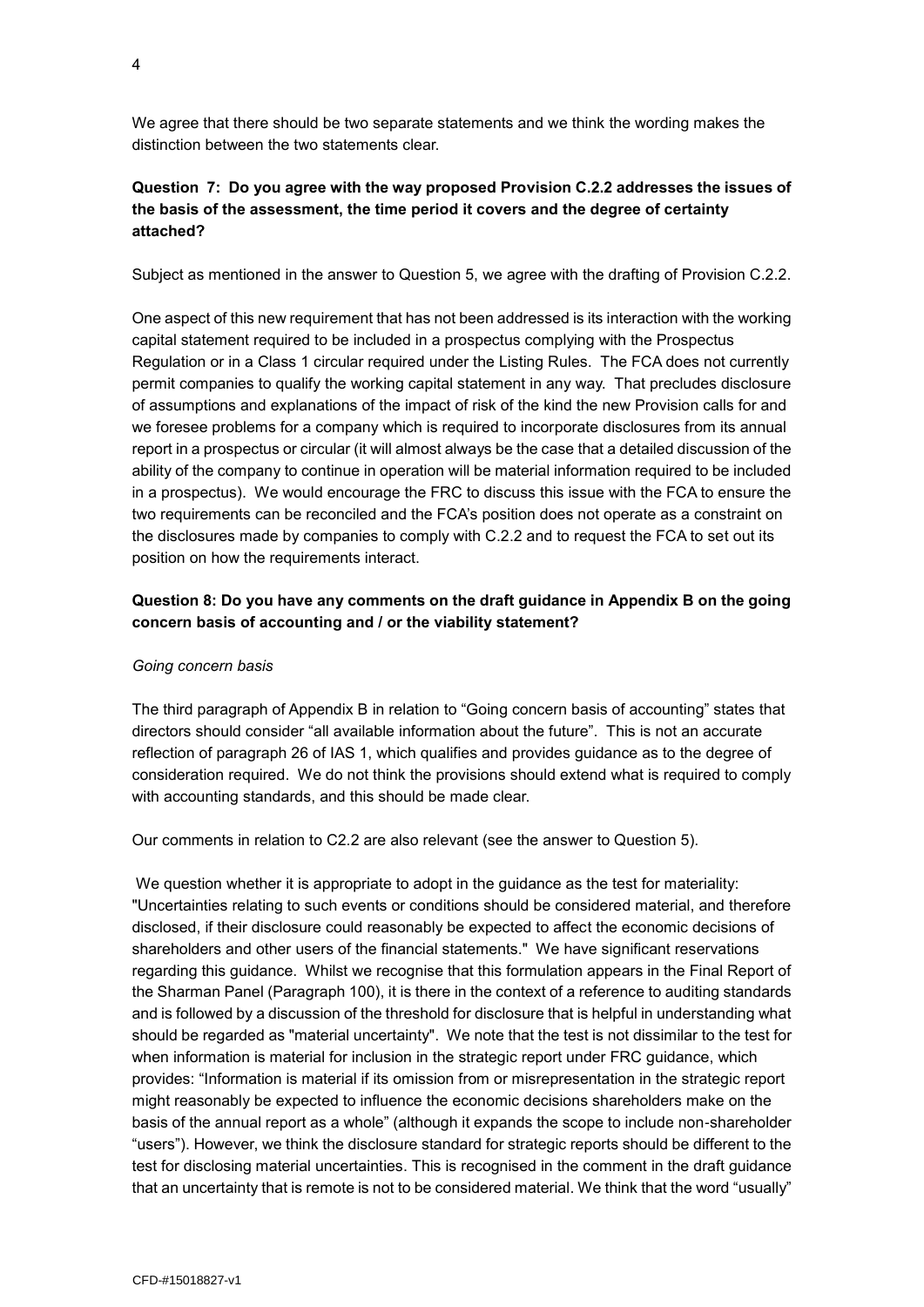should be omitted from this sentence in the draft guidance, because "usually" suggests that there are in fact circumstances in which remote possibilities have to be disclosed and we do not think this is appropriate. The viability statement will provide detailed information regarding the ability of the company to continue in operation and it should be made clear that a higher standard of materiality should apply to the disclosure of going concern uncertainties.

In the draft Guidance, the third paragraph under "Determining whether to adopt the going concern basis of accounting" , the words: "and in identifying" should be: "and identify"..

#### *Viability statement*

Our comments under Question 5 above are also relevant here.

The words "The statement should be based on a robust assessment of those risks…." should be replaced by "The directors should take reasonable steps to assess the risks….".

We think the guidance on the viability statement should allow more flexibility for the company to decide on the period of the statement. There is a balance to be struck between the benefits to shareholders of more detailed disclosures and the potential damage to the company from disclosures of uncertainties regarding future viability in the longer term. It is not helpful to create unreasonable expectations regarding the period that should be covered and it should be acceptable for companies to choose a shorter period where it considers that is appropriate, so long as it explains why that period has been chosen.

## **Question 9: Should the FRC provide further guidance on the location of the viability statement?**

We do not think it necessary or desirable for the FRC to provide guidance on the location of the viability statement. Companies should have flexibility to decide on where the statement best sits in its annual report.

## **Question 10: Should the recommendation that companies report on actions being taken to address significant failings or weaknesses be retained? If so, would further guidance be helpful?**

We do not agree with this recommendation. We do not think it will be in the interests of companies (or their shareholders) to provide details of the failings or weaknesses or the remedial actions it is taking. The proposed guidance will create expectations regarding the information that will be disclosed that will not be fulfilled in practice. A company that discloses that it has identified failings or weaknesses will almost inevitably also disclose that it is taking action to address those problems, without providing details.

If the recommendation is retained we think the guidance should emphasise that a company is not required to disclose where that would prejudice its interests.